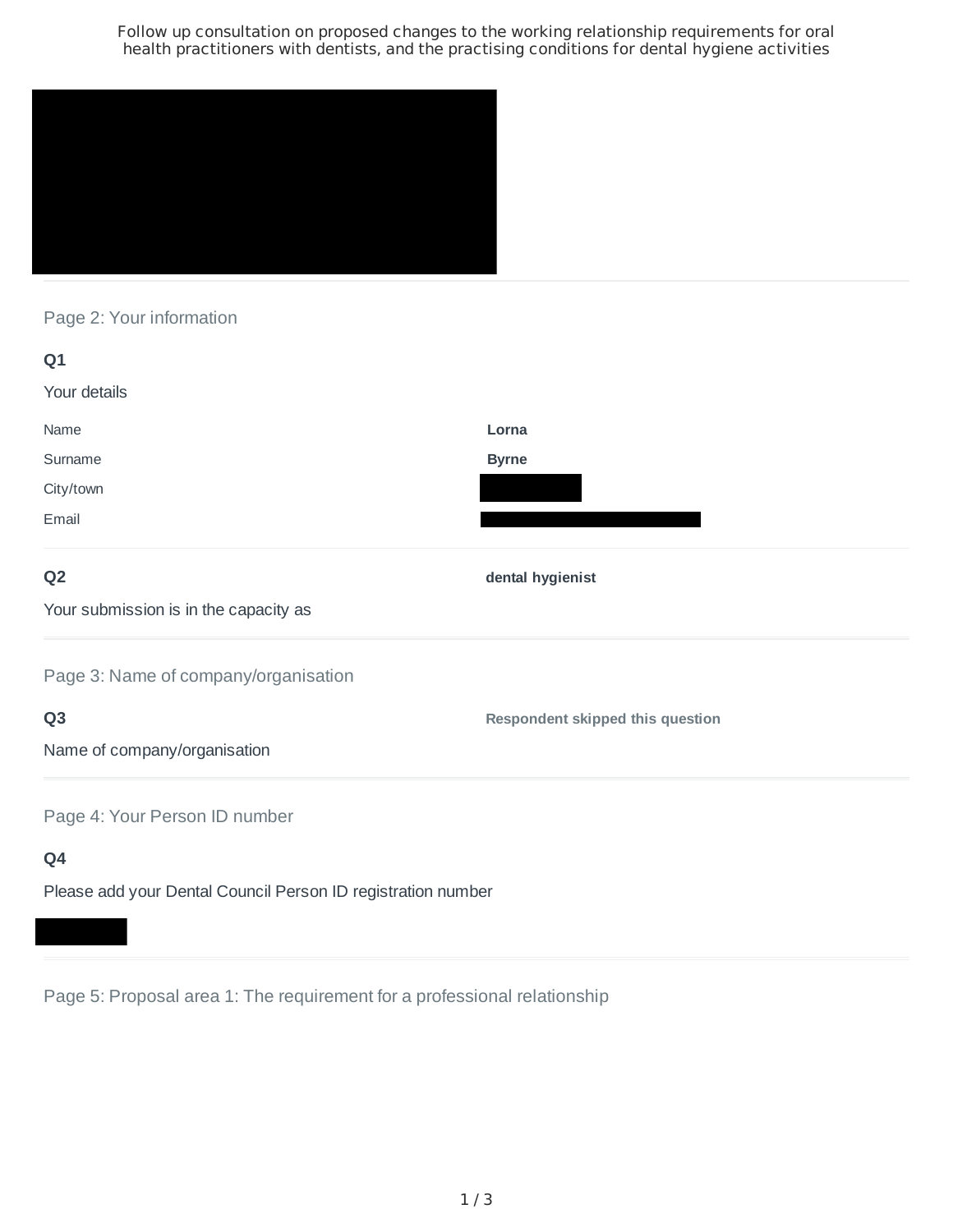Follow up consultation on proposed changes to the working relationship requirements for oral health practitioners with dentists, and the practising conditions for dental hygiene activities

### **Q5**

**Agree**

Do you agree/disagree with the proposal to remove the mandated requirement for a professional relationship (dental therapy), working relationship (dental hygiene, orthodontic auxiliary practice), and a consultative professional relationship (oral health therapy) from the respective scopes of practice. Please detail why.

### **Q6**

Please provide comments to support your response.

It's considered done anyway

Page 6: Proposal area 1: The requirement for a professional relationship

## **Q7**

**Agree**

Do you agree/disagree to remove references to working/professional/consultative professional relationships from the dental therapy, dental hygiene, orthodontic auxiliary practice, oral health therapy, dental technology and clinical dental technology scopes of practice? (as detailed in Appendices  $A - F$ ). Please detail why.

## **Q8**

Please provide comments to support your response.

Allows freedom within the practice

Page 8: Proposal area 2: Practising conditions for dental hygiene activities

### **Q9**

**Agree**

Do you agree/disagree with the removal of the requirement for direct clinical supervision for administration of local anaesthetic and prescription preventive agents? Please detail why.

### **Q10**

Please provide comments to support your response.

Restrictive practice at a time hygienists can be independent

Page 9: Proposal area 2: Practising conditions for dental hygiene activities